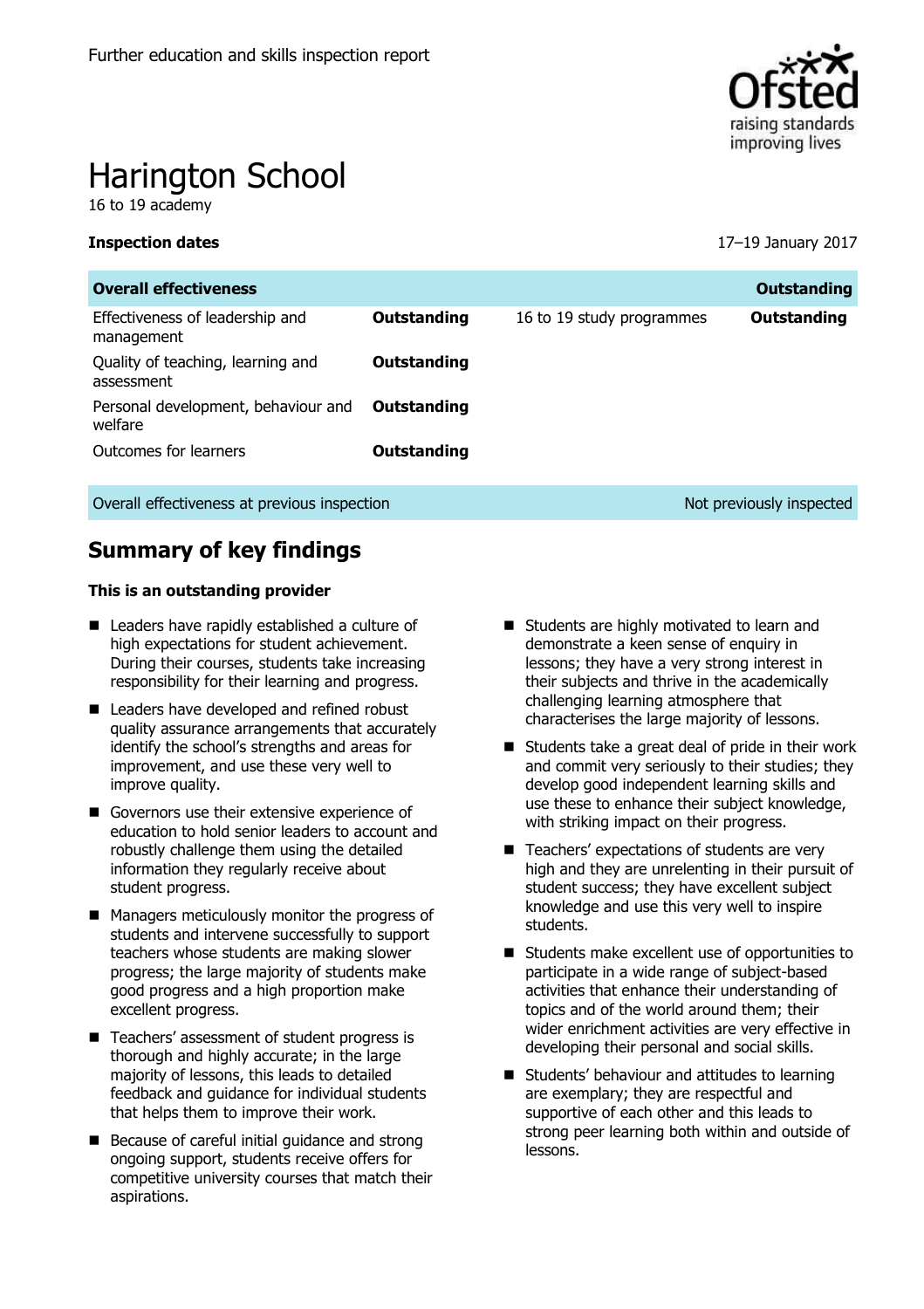

# **Full report**

### **Information about the provider**

- Situated in Oakham, Rutland, Harington School opened its doors as a 16 to 19 academy in September 2015, focusing its curriculum on A levels in subjects that facilitate progression to the widest range of higher education courses. It is a part of the Rutland and District Schools Federation multi-academy trust (MAT), which, in addition to Harington School, comprises a preschool, a primary school and a secondary school. Harington School moved into a new building in November 2016, having initially operated from temporary accommodation. It recruits the large majority of its students from the MAT secondary, Catmose College, and also from Uppingham Community College, with a small number of students from other schools.
- Rutland is a very small county, with a population of around 38,000. Unemployment is low and a far higher proportion of its population works in managerial, professional or technical roles than is the case in the East Midlands and the nation as a whole. Youth unemployment is very low. Key employment sectors include manufacturing, wholesale and retail, hospitality and education. Qualification levels are higher than in the region and slightly higher than nationally. The proportion of young people who leave school with a good set of GCSEs, including English and mathematics, is higher than the national rate.

### **What does the provider need to do to improve further?**

- Implement further actions to improve the small number of subjects where teaching and learning do not reach the very high standards found elsewhere in the school.
- Implement a clear process to identify those students who would benefit from work experience or other arrangements to develop their work-readiness, support them to access appropriate opportunities, and evaluate the quality of these experiences.
- **Provide resources and facilities to further support students' independent learning in all** subjects.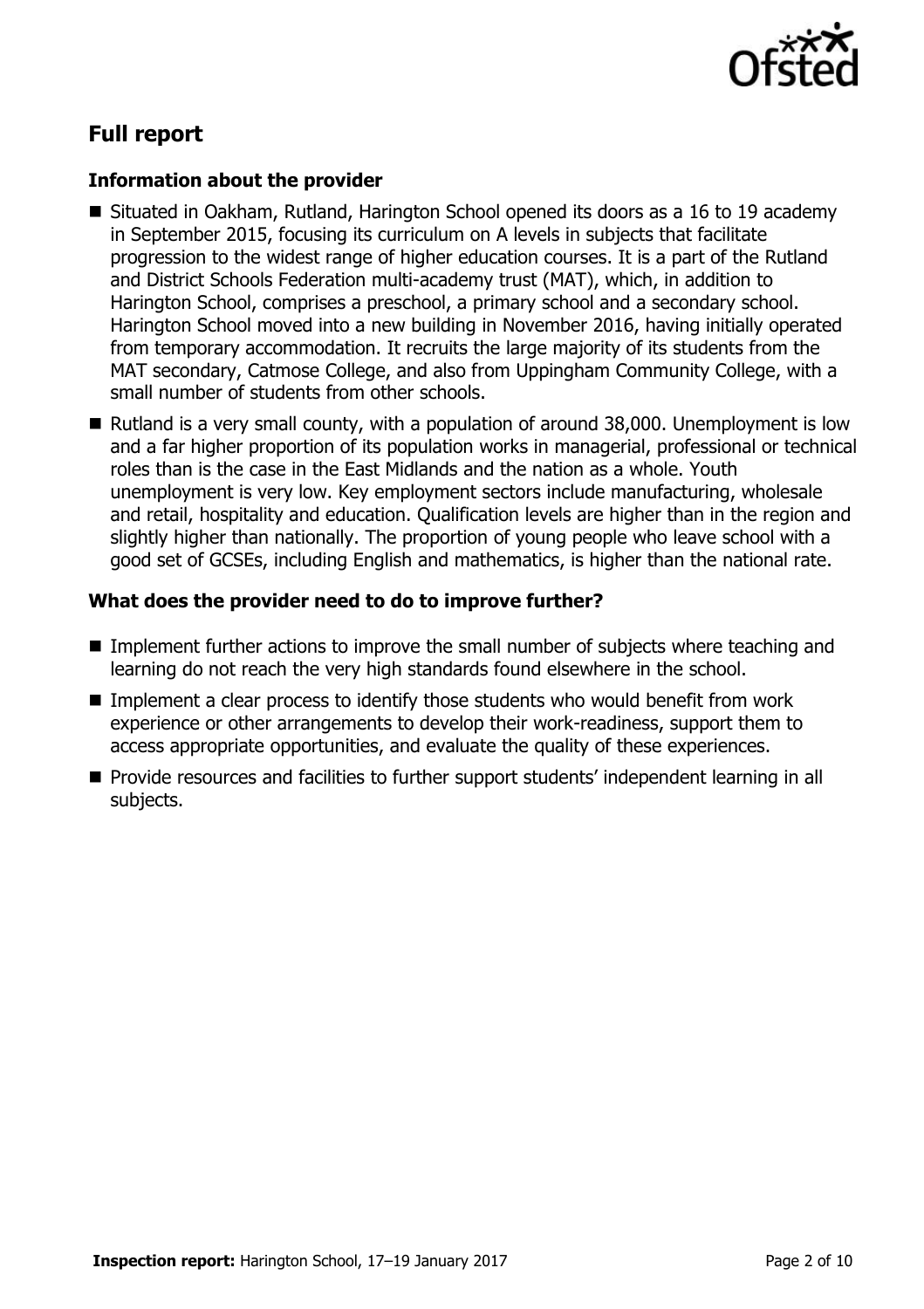

# **Inspection judgements**

### **Effectiveness of leadership and management Outstanding**

- Leaders and governors collaborated very effectively across the trust settings and with neighbouring schools during the creation of the school. This enabled them to share teaching expertise and helped to ensure a smooth transition for students arriving in the school's first year of operation. The partnerships established at that time continue to provide specialist support for students who have specific progression aspirations such as into medicine.
- Leaders established the school with the clear purpose of providing an academic sixth form focusing on those A-level subjects that facilitate progression to the widest possible range of degree courses at prestigious universities. Prior to the school opening, young people of Rutland had to travel some distance to access similar programmes.
- The ambition of leaders and governors is to provide a curriculum that allows students to thrive academically and also to provide a range of additional activities that helps them to become well-rounded individuals. In this, they have been highly successful. In addition to their A levels, students participate in such activities as the Duke of Edinburgh's Award and National Citizenship Service schemes and undertake additional qualifications such as the extended project.
- Leaders have rapidly established a culture of high expectations for students' achievement. Students are encouraged and supported to develop their independent learning skills progressively during the two years of their course. They respond very well to the expectation that they take increasing responsibility for their own progress.
- Managers employ extremely sophisticated systems to monitor the progress of students and intervene quickly and effectively to support teachers whose students do not hit their demanding targets. Consequently, teachers implement a wide range of support activities that enable almost all students to remain on track.
- Self-assessment is highly self-critical. Leaders have developed and refined robust quality assurance arrangements that focus clearly on student progress over time. They crossreference the findings from frequent no-notice lesson observations with curriculum reviews, work scrutiny, in-year assessment scores and student feedback. Senior leaders from the trust moderate the draft findings and accurately identify strengths and weaknesses. As a result, managers know where to focus their improvement activities. Staff who manage clusters of subject teachers use the information gained from selfassessment to provide good support and guidance where teaching, learning and assessment require improvement.
- Resources to sustain the quality of provision and enhance the facilities for students during a period of planned growth over the next few years are secure. The school's funding model anticipates achieving financial independence in three years. So far, growth targets have been met.
- Managers have developed a thorough tutorial and enrichment programme to help students develop their understanding of the diverse workplaces and society in which they will find themselves later in life. Lead managers have developed a very well planned tutorial programme that covers a wide range of important topics related to life in modern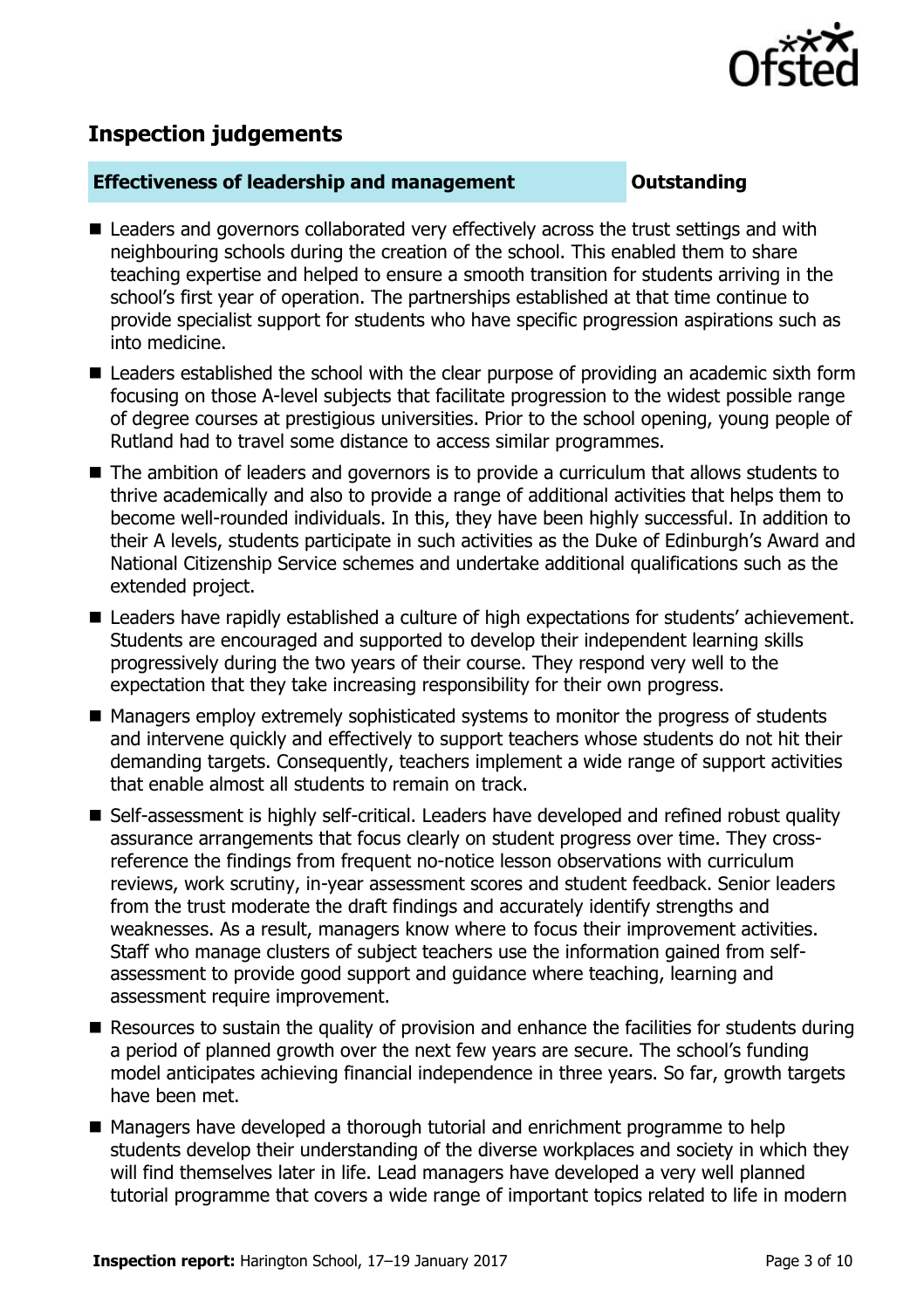

Britain. They have provided thoroughly detailed and carefully targeted schemes of work and they quality assure and improve the programme by observing tutorials and gathering feedback from students and tutors. They support tutors well to manage sensitive discussions on personal relationships, personal safety, including risks associated with using social media, and equality and diversity. Managers and staff strongly promote an ethos of tolerance and respect for individuals from diverse cultural backgrounds.

### **The governance of the provider**

- Governors use their extensive experience of education to hold senior leaders to account and vigorously challenge them using the detailed information on student progress that they regularly receive. They use these reports, supplemented by regular classroom visits and student surveys, to identify accurately strengths and areas for improvement. They know what students think of their courses.
- Most governors have been closely involved with the academy since its inception and have contributed effectively to its clear strategic direction. One governor leads on safeguarding matters and works with the designated safeguarding lead officer to oversee the effectiveness of staff and student training and policy matters.

### **Safeguarding**

- The arrangements for safeguarding are effective.
- Recruitment arrangements meet statutory requirements. Managers have updated policies and procedures to ensure that they follow current guidelines and requirements including those associated with the 'Prevent' duty. Staff manage IT systems well to minimise the risk that students will access inappropriate websites.
- Staff undertake regular training throughout the year to ensure that they know what to do in the event of a safeguarding concern. The senior designated safeguarding officer maintains a detailed record of any safeguarding referrals and actions taken. Students are safe and they can identify the potential safeguarding risks, including those associated with radicalisation and extremism.

### **Quality of teaching, learning and assessment Outstanding**

- A highly academic and aspirational learning culture permeates the school and the large majority of lessons. Teachers encourage students of all abilities to reach their full potential and plan a wide range of stimulating activities in which students participate enthusiastically. As a result, a very large majority of students make good or excellent progress and meet the ambitious targets set by their teachers.
- Students demonstrate a thirst for knowledge and have an intellectual curiosity, often asking thought-provoking questions in lessons that extend their learning. For example, in a geography lesson, students explored patterns of immigration and emigration with very high levels of knowledge and understanding.
- Teachers' expectations of students are very high; they require their students to take their studies very seriously and to undertake a significant amount of independent study. Students respond very well to this and are thoroughly committed to their own success, working diligently in lessons and completing many hours of additional study in their own time.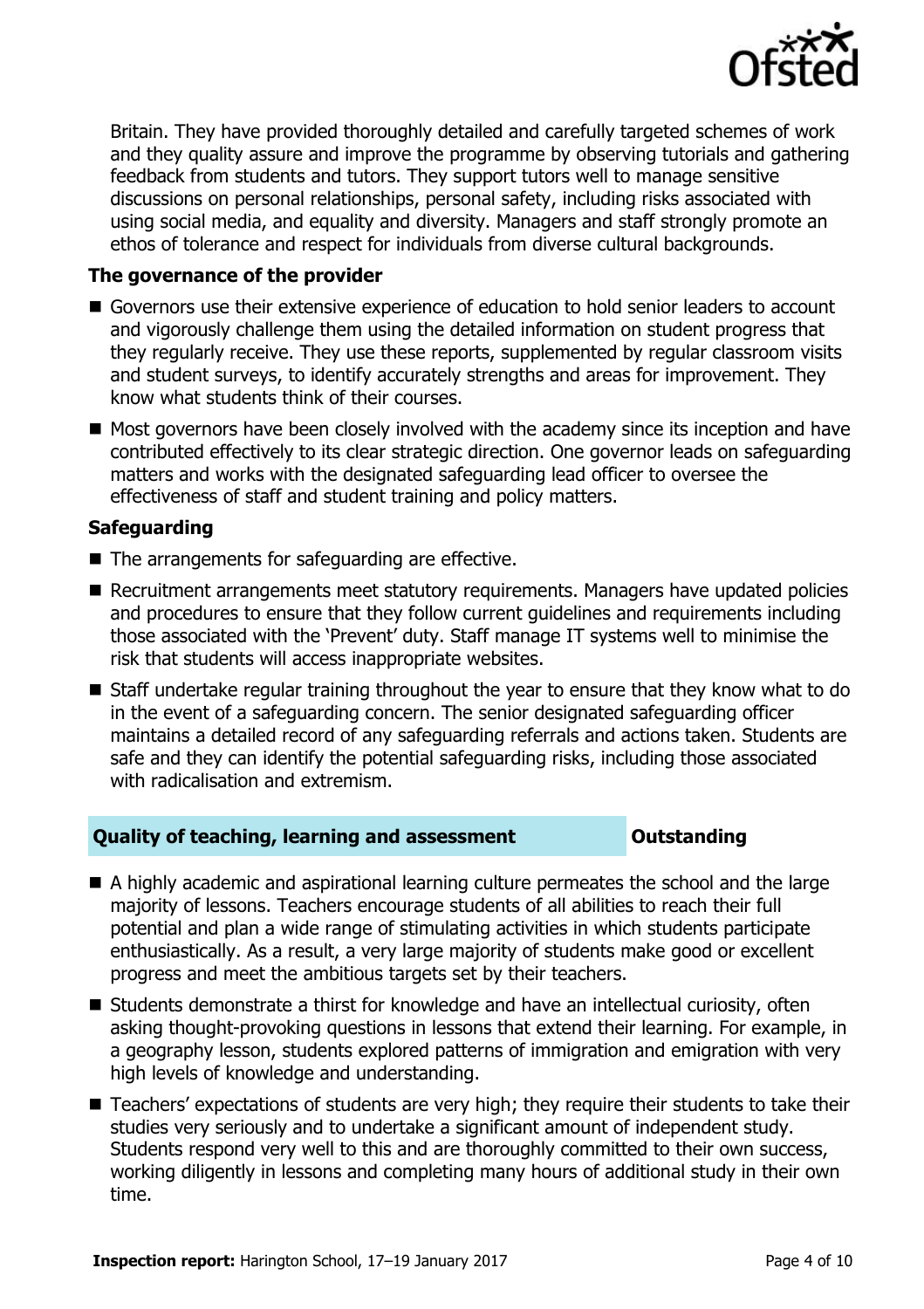

- **Students contribute to lessons in an articulate and mature manner, especially those** lessons that include extended debate and discussion. For example, in a philosophy and ethics lesson, students participated confidently in a discussion about 'conscience' and were comfortable handling some very complex concepts and ideas.
- Students work very well with their peers to secure greater depths of understanding and correct any misconceptions they may have. For example, in an English literature session, students working independently of the teacher collaborated well to explore a critical reading of Arundhati Roy's novel, 'The god of small things' as part of their coursework.
- Teachers have excellent subject knowledge, which they use well to plan activities and design learning resources that challenge students of all abilities. The most able learners benefit particularly from this and often complete work at a level above the demands of the exam syllabus. Teachers use exam questions, mark schemes and model exam answers very effectively to provide a clear structure and purpose to lessons, and to prepare students very well for external assessments.
- Teachers place a great deal of emphasis on developing students' independent learning skills, particularly those required for higher-level academic study. As a result, students produce highly organised and comprehensive files of notes and learning materials. All students undertake an independent project during their first term of study and are encouraged to apply academic research skills to a topic of their own choice. Students relish this opportunity to focus in detail on an academic issue that interests them. Students develop strong analytical and creative thinking skills by the second year of study and the standard of work produced for the Extended Project Qualification is exemplary.
- In the large majority of lessons, teachers check learning systematically and accurately, and this provides them with a clear insight into the progress that individual students make. Following an improvement of systems at the beginning of the year, the tracking of student progress is now exceptionally detailed and rigorous.
- Excellent partnerships with local feeder schools result in teachers having access to detailed information about students from the outset. Teachers use this information and their own frequent formal assessments very effectively to evaluate the current academic performance of their students and to plan individual support for those who need more help.
- In the large majority of subjects, teachers provide additional help to a wide range of students and this has a very positive impact on their learning. However, in a small minority of subjects, the responsiveness and effectiveness of targeted intervention for students who are underachieving is not yet leading to sustained improvement in student progress.
- E Feedback on students' work is comprehensive. The vast majority of students have a clear understanding of how they can improve their work and have a series of specific actions to complete in order to reach the next grade. Students have a particularly clear understanding of their next steps in music, English, history, chemistry and geography. However, in a small minority of lessons, teachers rely too heavily on the students' selfassessment of their answers, resulting in teacher feedback that is too generic to give students a clear understanding of their next steps in learning.
- Teachers believe passionately in the wider development of their students and offer an impressive range of additional subject-related activities outside of normal lessons that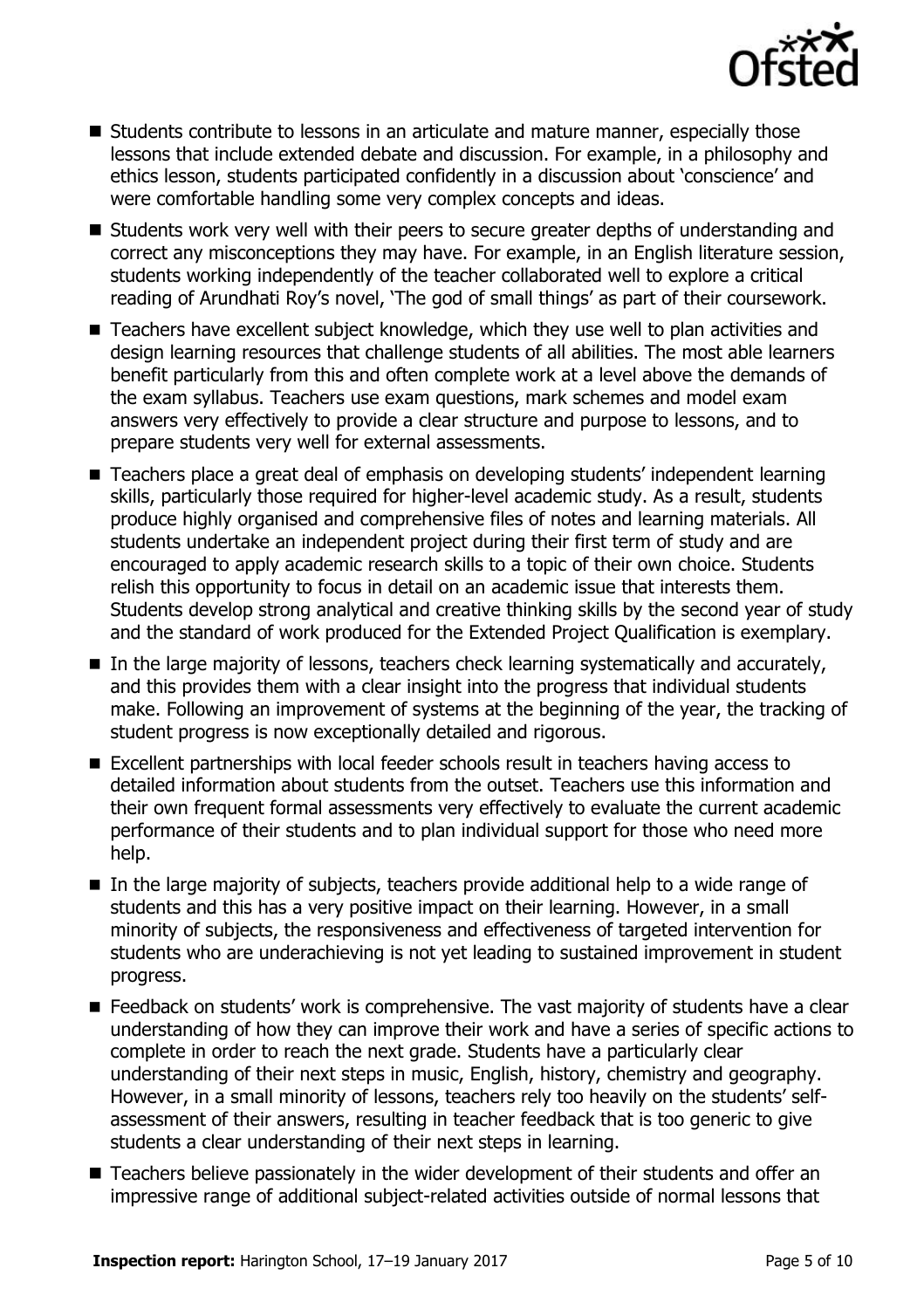

develop students socially, morally and culturally and ensure that they have a good awareness of global issues. For example, students who took part in the 'poor countries' themed debating group had a very strong understanding of the plight of others and recognised the importance of understanding the diversity of the world around them.

### **Personal development, behaviour and welfare <b>COUNGER** Dutstanding

- Students are positive about their education, and demonstrate exemplary behaviour. They are confident and self-assured, their attendance is very high and punctuality to lessons is excellent. Students work well together in lessons, and demonstrate a high level of respect towards staff and each other.
- Students take pride in their work, and throughout the inspection they were keen to demonstrate their achievements and improvements in their work. Both they and their teachers have high expectations of what they can achieve and as a result, the vast majority complete a large amount of independent study and adhere to challenging homework schedules.
- Staff and students have high aspirations for their next steps in education. Teachers provide excellent support for students applying to university and make good use of local partnerships to support those who have specific needs in relation to their higher education choices, such as those who wish to apply to Oxbridge and those wishing to follow medical careers. Those students who do not wish to progress to higher education benefit from high-quality, impartial careers advice provided by teachers and the trust's careers officer.
- Subject teachers and pastoral tutors work well together to plan support for students who are struggling. As a result, those students who are finding things difficult in more than one subject benefit from a well-coordinated response that helps most get back on track.
- A significant number of students participate in work experience where this is appropriate, and staff help them to secure appropriate placements. However, in most cases, students themselves identify a need for work experience and secure their own placements. Arrangements to identify and support all students who would benefit from work experience and to assess the quality of their activities are not sufficiently well developed or systematic.
- A programme of assemblies and tutorials is effective in helping students to understand a range of themes about life in Britain and the world, and potential risks to their health and wellbeing. They are supportive of each other, feel safe and are safe at the school. They know whom to contact should they have any concerns and are confident that staff will take these concerns seriously.
- The school offers a good range of enrichment activities that help students to develop their personal, social and employability skills such as team-working and problem-solving. These activities include more established programmes such as the Duke of Edinburgh's Award scheme and more novel ones, such as the World Record Group's attempt to construct the world's fastest toilet.
- Students develop their English and mathematics skills well because of the focus that teachers put on these skills in lessons and homework. For example, geography students develop their mathematics skills through calculations involving the amount of carbon in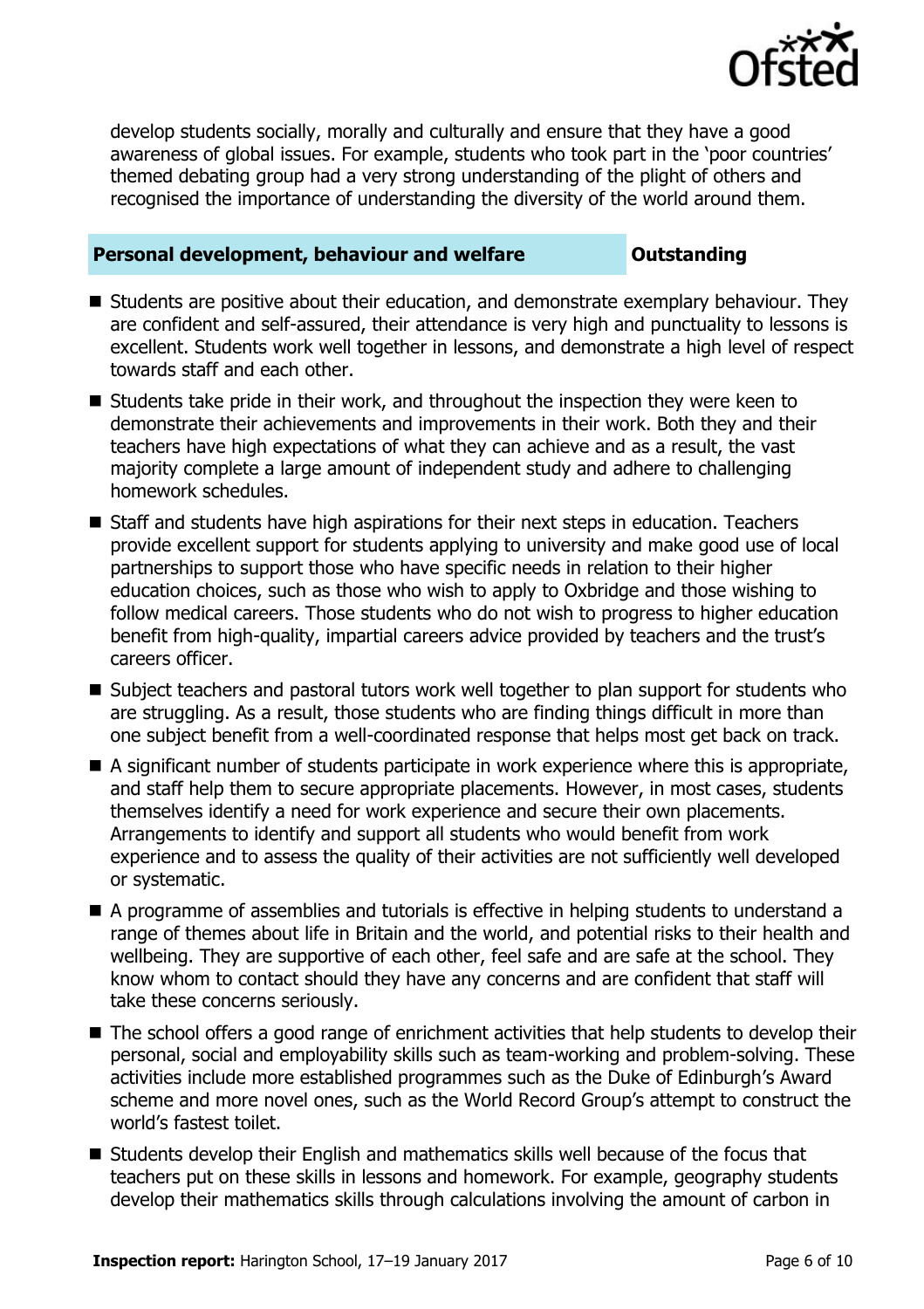

water cycles. Teachers focus on the correct application of subject-specific language in lessons and use discussions very well to develop students' speaking and listening skills. They mark students' work carefully and provide detailed feedback to help students write more clearly and structure their answers more effectively.

### **Outcomes for learners Outstanding**

- The large majority of learners make good progress and a high proportion make excellent progress. Teachers and managers meticulously monitor the progress of each individual student through a series of formal assessments taken at five points during the year. They use this information very well to provide appropriate interventions to help those students in need of support to get back on track. Students themselves understand their progress and have detailed record sheets that clearly identify the subjects in which they need to improve.
- As a new institution, the school has yet to have a group of students finish their qualifications. However, in the summer of 2016, 60 students taking the older style of Alevel qualifications sat AS-level papers. A significantly higher proportion were successful than in other similar institutions.
- The vast majority of students are well motivated and enjoy attending college. They have high aspirations and study hard, producing work of a very high standard. For the few who are not so well motivated, suitable measures are used to ensure that they do enough work, including discussions with parents, reporting daily on their efforts and requiring them to attend additional sessions where they have not done enough during the day. These measures help students to improve their progress.
- Staff discuss with students their GCSE attainment and educational and career aspirations prior to their enrolling at the college. These discussions inform decisions about appropriate A-level choices and are revisited in tutorials throughout the year. Students therefore follow programmes to which they are well suited. Very few drop out in-year and almost all progress to the second year of their programmes.
- Staff provide excellent quidance to students who apply to university. This, coupled with their appropriate subject choices and good progress, means that all those who have applied to university have received offers to study their choice of subject, with the large majority applying and receiving offers for highly competitive courses. Those who do not wish to progress to university have clear plans for progression to employment or alternative study routes.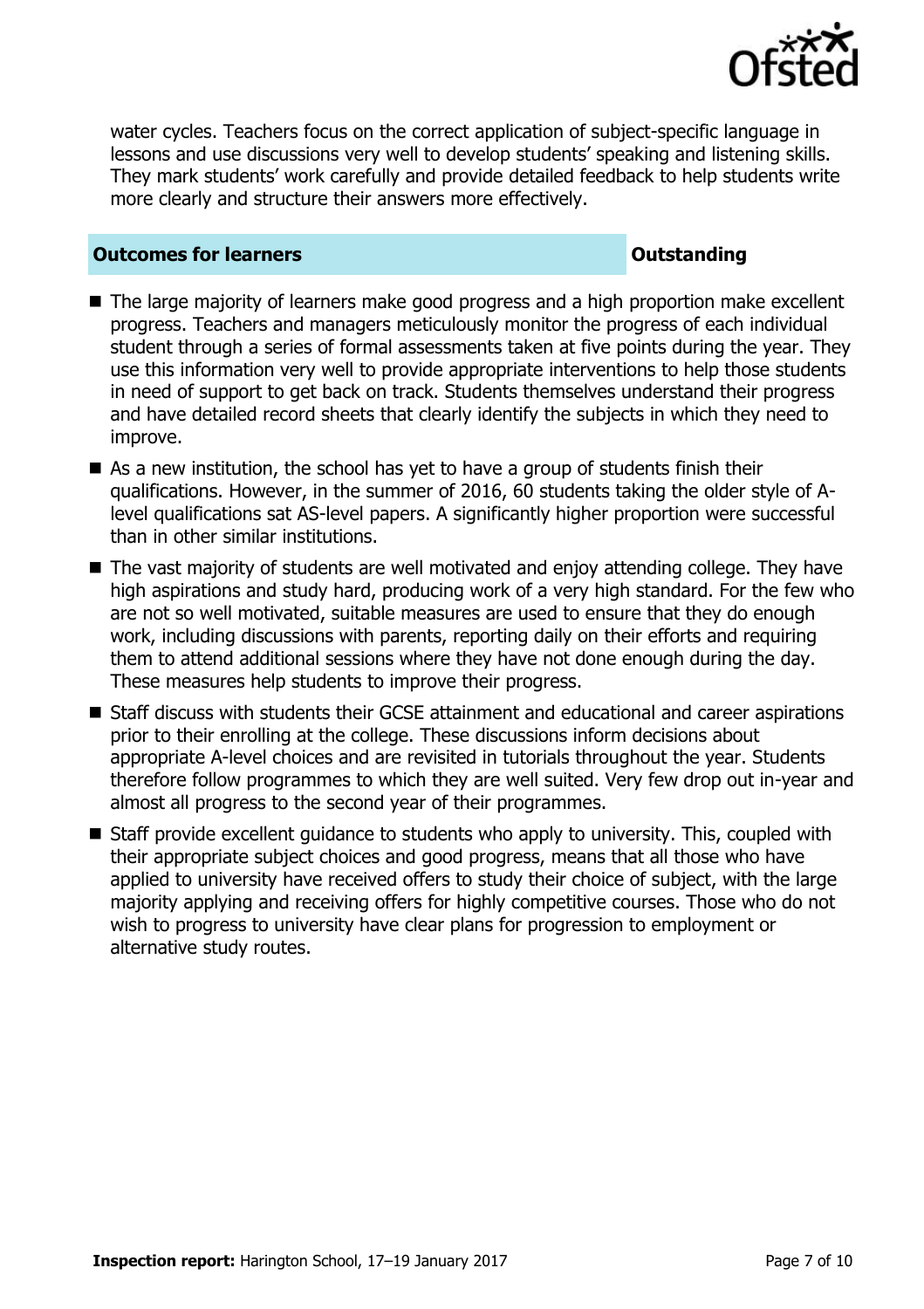

# **Provider details**

| Unique reference number                                                       | 141965                  |
|-------------------------------------------------------------------------------|-------------------------|
| Type of provider                                                              | 16 to 19 academy        |
| Age range of learners                                                         | $16 - 18$               |
| Approximate number of all<br>learners over the previous full<br>contract year | 53                      |
| Principal/CEO                                                                 | <b>Stuart Williams</b>  |
| Telephone number                                                              | 01572 772579            |
| Website                                                                       | www.haringtonschool.com |

# **Provider information at the time of the inspection**

| Main course or learning<br>programme level                                                      | Level 1<br>or below             |  | Level 2       |                    | Level 3          |  | Level 4<br>or above |       |
|-------------------------------------------------------------------------------------------------|---------------------------------|--|---------------|--------------------|------------------|--|---------------------|-------|
| Total number of learners<br>(excluding apprenticeships)                                         | $16 - 18$ 19+                   |  | $16 - 18$ 19+ |                    | $16 - 18$ $19 +$ |  | $16 - 18$           | $19+$ |
|                                                                                                 |                                 |  |               |                    | 134              |  |                     |       |
| Number of apprentices by<br>apprenticeship level and age                                        | Intermediate                    |  |               | Advanced<br>Higher |                  |  |                     |       |
|                                                                                                 | $16 - 18$                       |  | $19+$         | $16 - 18$          | $19+$            |  | $16 - 18$           | $19+$ |
|                                                                                                 |                                 |  |               |                    |                  |  |                     |       |
| Number of traineeships                                                                          | $16 - 19$<br>$19+$              |  |               | <b>Total</b>       |                  |  |                     |       |
|                                                                                                 |                                 |  |               |                    |                  |  |                     |       |
| Number of learners aged 14 to<br>16                                                             |                                 |  |               |                    |                  |  |                     |       |
| Number of learners for which<br>the provider receives high-<br>needs funding                    |                                 |  |               |                    |                  |  |                     |       |
| Funding received from:                                                                          | <b>Education Funding Agency</b> |  |               |                    |                  |  |                     |       |
| At the time of inspection, the<br>provider contracts with the<br>following main subcontractors: |                                 |  |               |                    |                  |  |                     |       |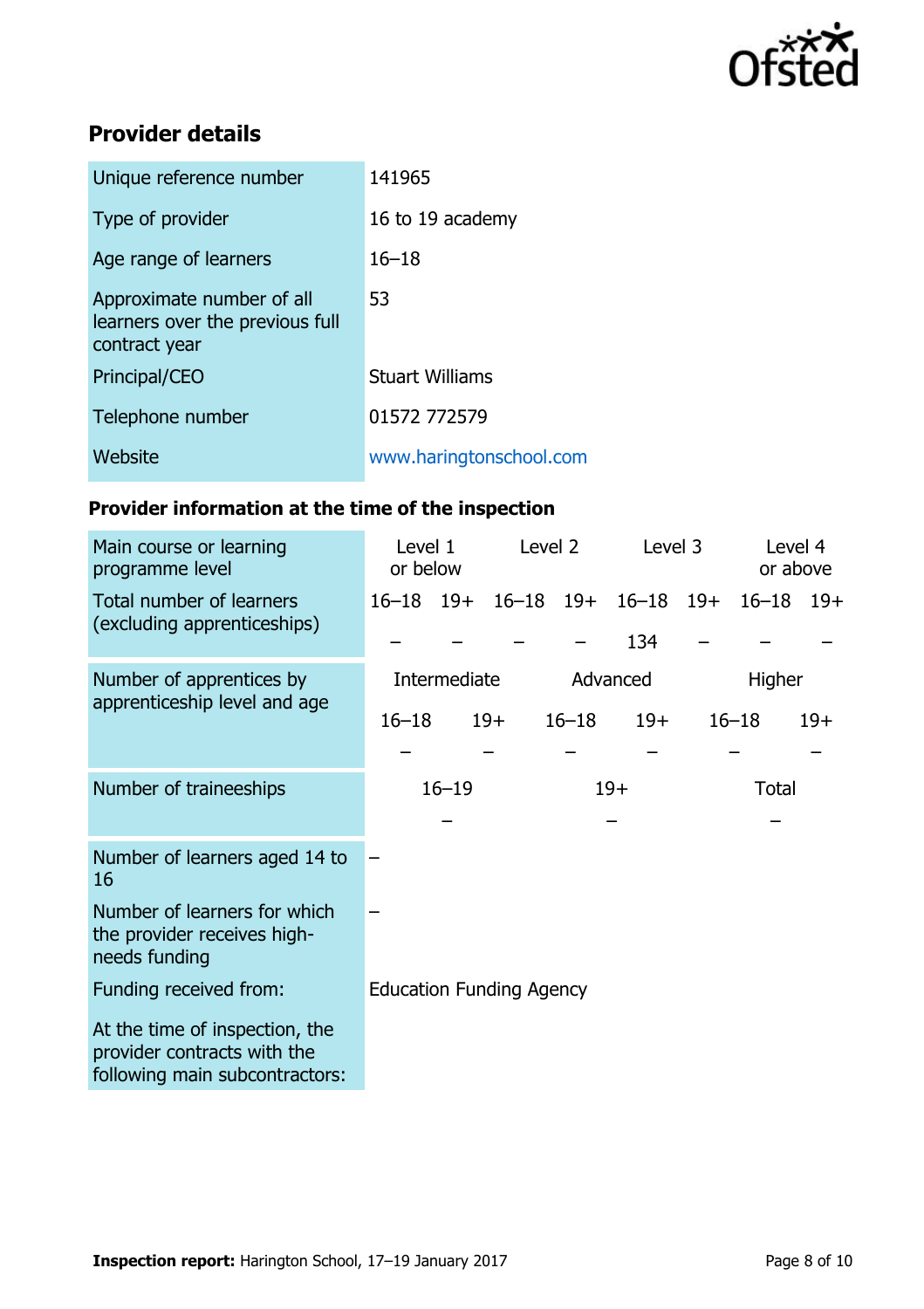

# **Information about this inspection**

The inspection team was assisted by the head of Harington School as nominee. Inspectors took account of the provider's most recent self-assessment report and development plans, and the previous inspection report. Inspectors used group and individual interviews, telephone calls and online questionnaires to gather the views of learners and employers; these views are reflected within the report. They observed learning sessions, assessments and progress reviews. The inspection took into account all relevant provision at the provider.

### **Inspection team**

| Russ Henry, lead inspector | Her Majesty's Inspector |
|----------------------------|-------------------------|
| <b>Nick Gadfield</b>       | Her Majesty's Inspector |
| <b>Tony Day</b>            | Ofsted Inspector        |
| Lindsay Ogden              | Ofsted Inspector        |